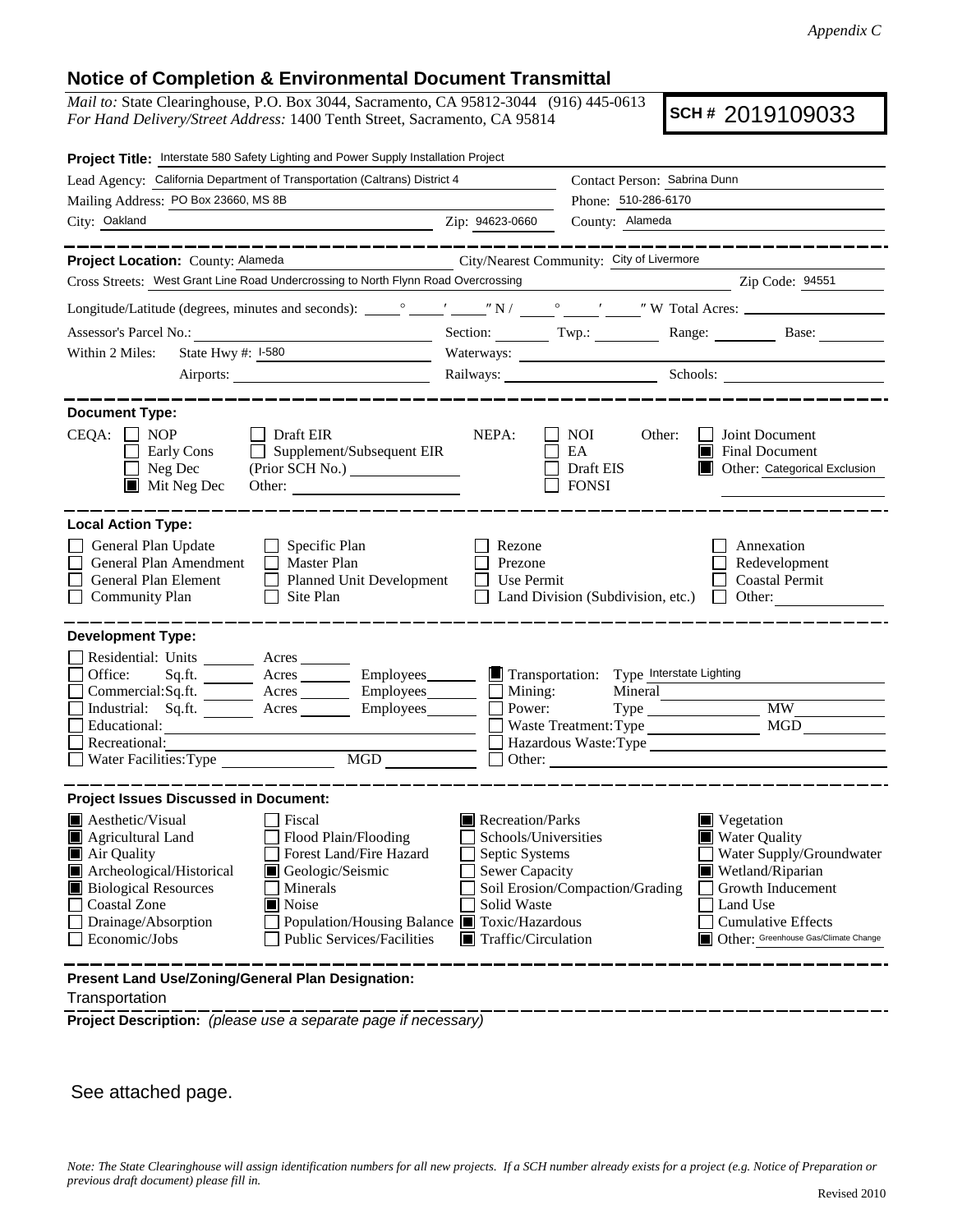## **Reviewing Agencies Checklist**<br>Lead Agencies may recommend State Cl

|                                                                                                                | Lead Agencies may recommend State Clearinghouse distribution by marking agencies below with and "X".<br>If you have already sent your document to the agency please denote that with an "S". |                                                                                                                                                                                                                                |                                                     |  |  |
|----------------------------------------------------------------------------------------------------------------|----------------------------------------------------------------------------------------------------------------------------------------------------------------------------------------------|--------------------------------------------------------------------------------------------------------------------------------------------------------------------------------------------------------------------------------|-----------------------------------------------------|--|--|
| X                                                                                                              | Air Resources Board                                                                                                                                                                          | X and the set of the set of the set of the set of the set of the set of the set of the set of the set of the set of the set of the set of the set of the set of the set of the set of the set of the set of the set of the set | Office of Historic Preservation                     |  |  |
|                                                                                                                | Boating & Waterways, Department of                                                                                                                                                           |                                                                                                                                                                                                                                | Office of Public School Construction                |  |  |
|                                                                                                                | California Emergency Management Agency                                                                                                                                                       |                                                                                                                                                                                                                                | Parks & Recreation, Department of                   |  |  |
| X                                                                                                              | California Highway Patrol                                                                                                                                                                    |                                                                                                                                                                                                                                | Pesticide Regulation, Department of                 |  |  |
|                                                                                                                | Caltrans District #                                                                                                                                                                          | $X \sim$                                                                                                                                                                                                                       | <b>Public Utilities Commission</b>                  |  |  |
|                                                                                                                | <b>Caltrans Division of Aeronautics</b>                                                                                                                                                      |                                                                                                                                                                                                                                | $X \qquad$ Regional WQCB # 2                        |  |  |
|                                                                                                                | <b>Caltrans Planning</b>                                                                                                                                                                     |                                                                                                                                                                                                                                | <b>Resources Agency</b>                             |  |  |
|                                                                                                                | Central Valley Flood Protection Board                                                                                                                                                        |                                                                                                                                                                                                                                | Resources Recycling and Recovery, Department of     |  |  |
|                                                                                                                | Coachella Valley Mtns. Conservancy                                                                                                                                                           |                                                                                                                                                                                                                                | S.F. Bay Conservation & Development Comm.           |  |  |
|                                                                                                                | <b>Coastal Commission</b>                                                                                                                                                                    |                                                                                                                                                                                                                                | San Gabriel & Lower L.A. Rivers & Mtns. Conservancy |  |  |
|                                                                                                                | Colorado River Board                                                                                                                                                                         |                                                                                                                                                                                                                                | San Joaquin River Conservancy                       |  |  |
|                                                                                                                | Conservation, Department of                                                                                                                                                                  |                                                                                                                                                                                                                                | Santa Monica Mtns. Conservancy                      |  |  |
|                                                                                                                | Corrections, Department of                                                                                                                                                                   |                                                                                                                                                                                                                                | <b>State Lands Commission</b>                       |  |  |
|                                                                                                                | <b>Delta Protection Commission</b>                                                                                                                                                           |                                                                                                                                                                                                                                | <b>SWRCB: Clean Water Grants</b>                    |  |  |
|                                                                                                                | Education, Department of                                                                                                                                                                     |                                                                                                                                                                                                                                | <b>SWRCB: Water Quality</b>                         |  |  |
|                                                                                                                | <b>Energy Commission</b>                                                                                                                                                                     |                                                                                                                                                                                                                                | <b>SWRCB: Water Rights</b>                          |  |  |
| X —                                                                                                            | Fish & Game Region # 3                                                                                                                                                                       |                                                                                                                                                                                                                                | Tahoe Regional Planning Agency                      |  |  |
|                                                                                                                | Food & Agriculture, Department of                                                                                                                                                            |                                                                                                                                                                                                                                | Toxic Substances Control, Department of             |  |  |
|                                                                                                                | Forestry and Fire Protection, Department of                                                                                                                                                  |                                                                                                                                                                                                                                | Water Resources, Department of                      |  |  |
|                                                                                                                | General Services, Department of                                                                                                                                                              |                                                                                                                                                                                                                                |                                                     |  |  |
|                                                                                                                | Health Services, Department of                                                                                                                                                               |                                                                                                                                                                                                                                | Other:                                              |  |  |
|                                                                                                                | Housing & Community Development                                                                                                                                                              |                                                                                                                                                                                                                                |                                                     |  |  |
| X.                                                                                                             | Native American Heritage Commission                                                                                                                                                          |                                                                                                                                                                                                                                |                                                     |  |  |
| Local Public Review Period (to be filled in by lead agency)                                                    |                                                                                                                                                                                              |                                                                                                                                                                                                                                |                                                     |  |  |
| Starting Date 10/14/19                                                                                         |                                                                                                                                                                                              |                                                                                                                                                                                                                                | Ending Date 11/14/19                                |  |  |
|                                                                                                                | Lead Agency (Complete if applicable):                                                                                                                                                        |                                                                                                                                                                                                                                |                                                     |  |  |
|                                                                                                                |                                                                                                                                                                                              |                                                                                                                                                                                                                                |                                                     |  |  |
|                                                                                                                |                                                                                                                                                                                              |                                                                                                                                                                                                                                |                                                     |  |  |
|                                                                                                                |                                                                                                                                                                                              |                                                                                                                                                                                                                                |                                                     |  |  |
|                                                                                                                | Contact:                                                                                                                                                                                     |                                                                                                                                                                                                                                | Phone:                                              |  |  |
|                                                                                                                | Phone:                                                                                                                                                                                       |                                                                                                                                                                                                                                |                                                     |  |  |
| . _ _ _ _ _ _ _ _ _ _ _ _ _ _ _ _<br>Signature of Lead Agency Representative: Brian Gassner<br>Date: 5/19/2020 |                                                                                                                                                                                              |                                                                                                                                                                                                                                |                                                     |  |  |

Authority cited: Section 21083, Public Resources Code. Reference: Section 21161, Public Resources Code.